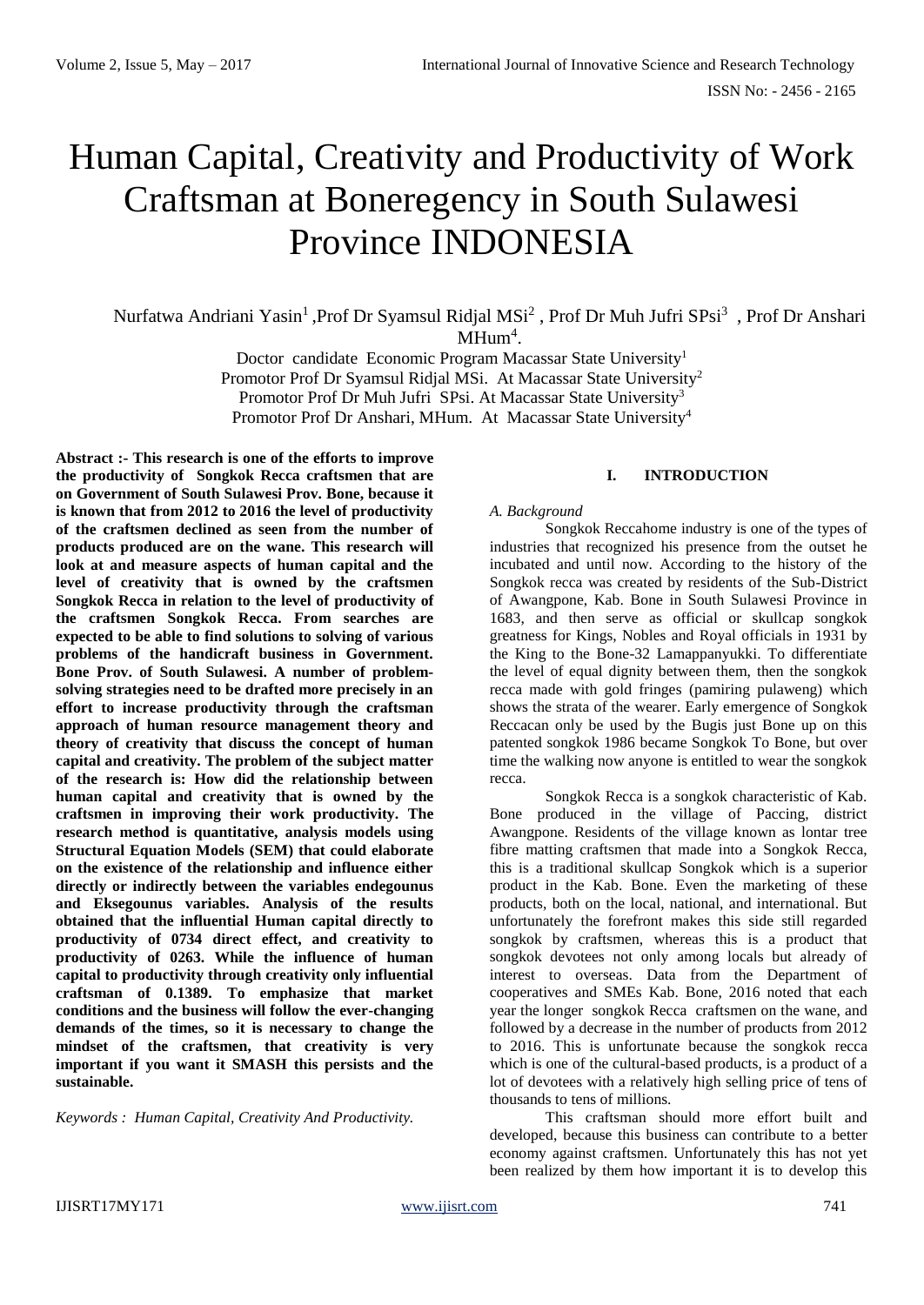business. They still regard the effort to make this is a side venture songkok which at any time can be changed. Unfortunately this effort to increase awareness of the longer declining. One of the reasons for the lack of creativity that caused the lack of implementation of human capital from the craftsmen.

In General that the problems that often occur in the form of small craft industries are capital, marketing, lack of knowledge and lack of qualified human resources. In the context of the increase of the competitiveness, the mastery of science and technology as an important factor to boost productivity to enhance competitiveness. Low mastery of science and technology on a small industry in General can be influenced by internal factors and external factors. Internal factors are (1) the lack of awareness and the will to implement appropriate knowledge, (2) the limitation of capital to improve the mastery of technology, (3) lack of ability to take advantage of the business world and (4) lack of access to sources of technology and knowledge. These bumps on the ability of the human resources available.

Thus, the low educated people but got good training will have the same relative productivity with highly educated people from formal level. This argument is formalized in a theory known as the theory of allocation or the status of the competition has the support of Meyer Jhon (1977) and Randall Collins (1979).

The concept of the investment of human resources (human capital investment) that support the economic growth (economic growth), has been around since the days of Adam Smith, Heinrich Von Thunen and the other classic theorists before 19th century that stressed the importance of human skills investment. Schultz (1961) and Deninson (1962) then showed that the development of human resources with education sector as its core focus has contributed directly towards a country's economic growth, through improved skills and production capabilities of the workforce. Human capital is the stock of skills and knowledge productively in society. Marshal Alfred once said "the most valuable of all the capital invested in is that human beings" (Becker, 1975). In this case the human capital is a long-term investment in the development of human resources to increase productivity. The importance of human capital is the knowledge that exists in the human resources base is the driving force in the improvement of productivity.

Creativity is not just innate talent from birth or the Affairs of the field experience but also can be learned and taught. Someone who has an entrepreneurial talents can develop her talent through education because some are people who know the potential (traits) and learn to develop its potential to capture the opportunities as well as to organize his efforts in realizing his ideals and thus to become the entrepreneurial success is not enough to just have the talent but must also have knowledge of all aspects of the business which is practiced and to acquire the knowledge required education or training. This is the fundamental relationship of human capital and entrepreneurial creativity. This is in line with the results of research from Niels Bosma and Mirjam van Praag (2004)

which States that the Human capital and social capital can improve the performance of entrepreneurship are substantial. L.a.p.d. research conducted by Jens m. Unger and Andreas Rauch (2010) stating that the Human capital that included education, experience, knowledge and skills to the success of the effort.

On the basis of the background above, specifically the issue of the research is How the influence of human capital against its impact on entrepreneurship and creativity of craftsmen in the region of Kec.recca songkok. AwangponeKab. Bone Of South Province of Sulawesi.

# *B. Problems*

- a. How the influence of human capital to productivity on a craftsman ?
- b. How to influence creativity to productivity on a craftsman ?
- c. How the influence of human capital to productivity through creativity of craftsmen ?

# *C. Research objectives*

Based on the description on the background and problem identification, then this research aims to find out and analyze:

- a. The influence of human capital to productivity on craftsmen.
- b. Influence of creativity to productivity on craftsmen.
- c. The influence of human capital to productivity
	- craftsmen through the creativity of craftsmen

# **II. A REVIEW OF THE LITERATURE**

# *A. Previous Researchers*

Jens m. Unger and Andreas Rauch, 2010, found that human capital increases the ability of business owners to find and exploit its business opportunities, and they find a higher relationship between human capital with entrepreneurial task.

Martanda Margaret, 2009, researching on the influence of human capital and entrepreneurship in smallscale enterprises in Kenya, Naerobi find the research results that Human capital in this experience greatly influences the soul of entrepreneurship that are related to the development of innovation related product is. Dr. Sunday o. Okpara, 2007 suggests that someone who has the ability to kretivitas and innovation will be able to encourage entrepreneurship, to be able to explore the opportunities and being able to do things the new way.

# *B. Theory Framework*

# *concept and theory of Human Capital*

The shift of the concept of human resources into human capital has invited attention and study more deeply. The concept of human capital refers to the potential of human beings and can be improved through education, both formal and non-formal as well as the improvement of the health of a society and migration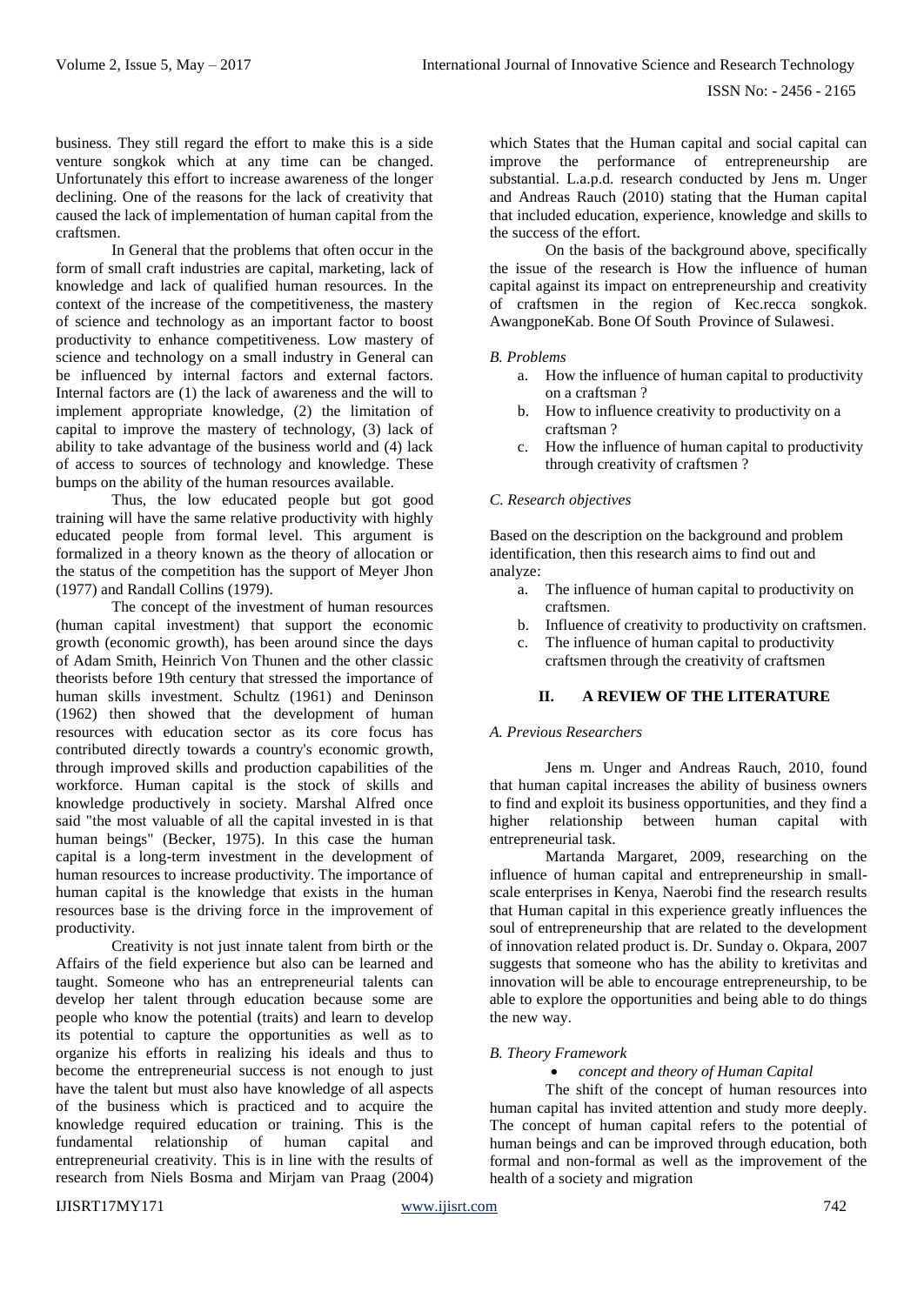Stockley (2003:107) defines the notion of human capital is *"The term of human capital is recognition that people in the organization and business are an important an essential asset who contribute to development and growth, in a similar way the U.S. physical assets such as machines and money. The collective attitude, skill and abilities of people contribute to organization performance and productivity. Any expenditure in training, development, health and support is an investment not just an expense ".*

It means that human capital is a concept explained that people in organizations and businesses is an important asset, which has donation towards development and growth, as well as physical assets such as machinery and working capital. Attitudes and skills and abilities have contributed to performance and productivity.

Human capital is the stock of skills and knowledge productively in society. Marshal Alfred once said "the most valuable of all capital is that invested in human beings" (Gary Becker, 1975). In this case the human capital is a long-term investment in the development of human resources to increase productivity. The importance of human capital is the knowledge that exists in the human resources base is the driving force in the improvement of productivity. Long before Gary Becker (1964) stated that investment in human resources may be the stock of knowledge, skills and abilities of embedded in an individual that results from natural endowment and subsequent investment in education, training and experience. In this context, Gary Becker's emphasis on the aspects of the knowledge, skills and abilities that are present in an individual that results from natural resources and subsequent investment in education, training and experience.

Mayo (2001) describes the human capital is as follows:

> "A capability, knowledge, skill, experience, and networking, with the ability to achieve results and the potential for growth; individual motivation in the form of aspirations, country, drives, motivations and work productivity; work group effectiveness in the form of mutual supportiveness, respect sharing and value; leadership in the form of clarity of vision and ability to communicate that vision; organizational climate in the form of culture particularly the freedom to innovate, openness, flexibility and respect for the individual ".

From the Mayo in a simple opinion can be interpreted as that human capital is the knowledge, skills, abilities, experience, and networks, with the ability to achieve results and growth potential, the motivation of the individual in the form of aspiration, ambition, drive, motivation and work productivity, effectiveness of group work in the form of support, sharing a mutual respect and values, leadership in the form of a clarity of vision and the

ability to communicate that vision; the climate of the Organization in the form of culture in particular freedom to innovate, openness, flexibility and respect for the individual within an organization.

The opinion of the author can be concluded that the concept of human capital also has an important dimension i.e., training and education, raise the level of knowledge, skills, values, social assets, and employee satisfaction and company performance

# *Concepts and theory of creativity*

Throughout the history of humanity, creativity becomes a topic of concern, but since a few decades the creativity be the subject of empirical and scientific research. According to Munandar (2009) creativity is defined as the ability to have fluency, flexibility, and originality in thinking as well as the ability to elaborate on (develop, enrich, detail) an idea. Campbell (1986) adds that creativity is an activity that bring results to its new, useful, and understandable. Supriadi (2001) defines creativity as the ability of a person to give birth to something new, either in the form of the idea nor the real work, which is relatively different to what has existed before creative activities contain changes direction. It is supported by Yeni Rachmawati and (2010) which refer to creativity as the ability of generating a new form of art, or in the machinery, or in solving problems with new methods.

According to the quoted from LevitTeodore Zimmerer, creativity is the ability to think is new and different. According to Levit, creativity is thinking something new (thinking new thing), therefore he thinks entrepreneurship is thinking and acting something new or thought something of the old with the new ways. According to Zimmerer (2008) with the title of the book "Entrepreneurship And New Venture Formation", it is revealed that the ideas of creativity often emerges when entrepreneurship see something old and think of something new and different. Therefore creativity is creating something from that originally None (generating something from nothing).

Innovation is the ability to apply their creativity in order to solve the issues and opportunities to improve and enrich the lives or are outlined as follows:

> *"Inovation is the ability to apply creative solutions to those problems ang opportunities to enhance or to enrich people's live*. *Sometimes creativity involves generating something from nothing. However, creativity is more likely to result in colaborating on the present, in putting old things together in the new ways, or in taking something away to create something simpler or better".*

From the definition above, contains the sense of creativity, i.e.:

1. Creativity is creating something that is originally not there.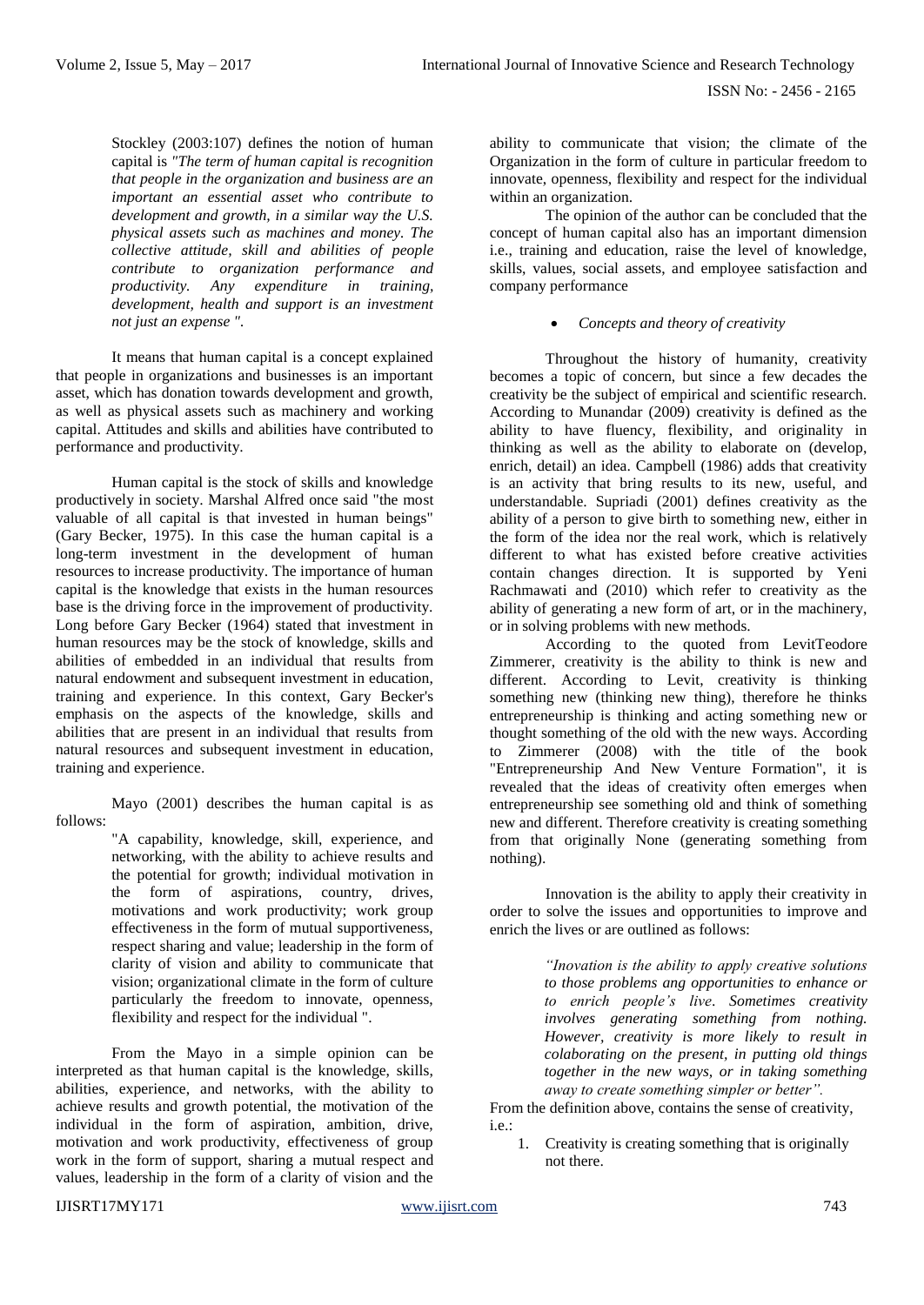- 2. The present cooperation to rectify the past in a new way.
- 3. Replace something with something simpler and better.

#### *The concepts and theory of Productivity*

Payaman j. Simanjuntak (2000) explains that in improving work productivity requires a good mental attitude of the employees, besides the increase in work productivity can be seen through the workings of which are used in carrying out the activities and results of work is obtained. So the notion of it can be concluded that in work productivity there are staple items that constitute the criteria to judge it. The third element is as follows:

1. Elements of the spirit of the work can be defined as the mental attitude of the employees in the discharge of his duties, where this mental attitude shown by the excitement in performing tasks and encouraging him to work better and more productive. So when such conditions can be

maintained and developed continuously, not impossible effort to increase work productivity can be achieved. To assess the morale of employees can be seen from its responsibility in carrying out the task improvements.

- 2. Elements of the workings or working methods. Ways or methods of work of employees in carrying out the duties of his work can be seen through the willingness of employees to work effectively and efficiently.
- 3. Element is the result of work. The work is the result of the work carried out by the employees. The results of the work are obtained by employees is work achievement officer in carrying out his duties. The results of this work can be seen from the above number or frequency standards established. This indicates that the employee is productive in completing the duties of his job.

#### *C. Framework Concepts*



#### **III. METHOD STUDIES**

#### *A. Location of Research*

This research was conducted at the Kec. Awangpone, Government of South Sulawesi Prov. Bone.

#### *B. population and Sample*

The population in this study are all the crafters of 150 people.

#### *C. Data analysis techniques*

The data are analyzed by quantitative descriptive analysis and analysis using Structural Equation Modeling (SEM). The use of SEM analysis to examine: 1) relationship between the free variables (the independent variables) and its effects, either simultaneously (together) or partial (each), against variable between (intervening variable); 2) influence

#### IJISRT17MY171 [www.ijisrt.com](http://www.ijisrt.com/) 744

of variables between against variable (dependent variables); as well as 3) free variables influence against variable, either directly or indirectly through a variable between.

# **IV. RESULTS AND DISCUSSIONS**

# *A. Results*

- *Test validity and Reliabilitas invalid constructs research (Outer Model)* Testing the validity and reliability of the indicators in this study refers to the discriminant validity, convergentvalidity, and compositereliability.
- *Covergent Validity*

The results of the Outer loadings (measurement model) or convergent validity is used to test the unidimensionalitas of each invalid constructs. According to Chin (1998), the value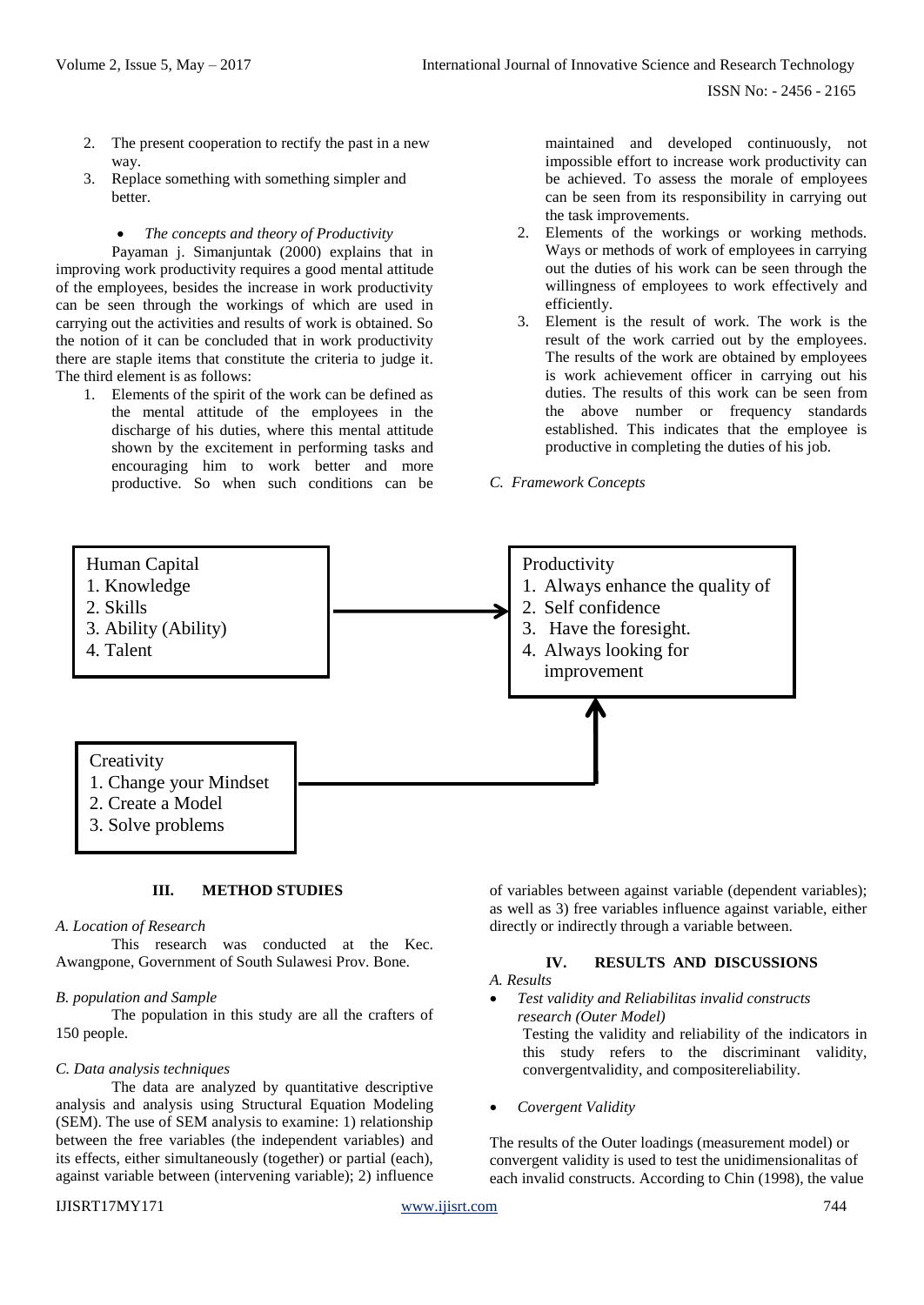of the indicator of loading factor that is greater than or equal to 0.5 can be said to be valid. Here are presented the values

of outer Loading invalid constructs of all variables. In table 1

| Variabel      | Indikator       | Outher  | t-statics | t-tabel        |
|---------------|-----------------|---------|-----------|----------------|
|               |                 | Loading |           | $\alpha = 5\%$ |
| Human Capital | HC <sub>1</sub> | 0.920   | 85,981    | 1,960          |
|               | HC <sub>2</sub> | 0.757   | 9,322     | 1,960          |
|               | HC <sub>3</sub> | 0.757   | 9,322     | 1,960          |
|               | HC <sub>4</sub> | 0.815   | 14,616    | 1,960          |
| Creativty     | KV 1            | 0.849   | 15,479    | 1,960          |
|               | KV <sub>2</sub> | 0.905   | 24,255    | 1,960          |
|               | KV 3            | 0.673   | 6,772     | 1,960          |
| Produktivity  | <b>PR</b> 1     | 0.887   | 79,864    | 1,960          |
|               | PR <sub>2</sub> | 0.875   | 35,189    | 1,960          |
|               | PR <sub>3</sub> | 0.646   | 13,856    | 1,960          |
|               | PR <sub>4</sub> | 0.875   | 35,189    | 1,960          |

Table 1. The Results of Calculation of Outher Loading Invalid Constructs

Based on the results of data analysis, if viewed from the value estimation on outer loading for each indicator is then all the above indicators shows high above the loading factor of 0.5 means all these indicators able to explain from each. On the Human capital variables, indicators of knowledge (HC 1) have the greatest factor loading means the knowledge of craftsmen was very influential on the Human capital of these craftsmen. On Creativity of indicator Variables created a model (KV2) has a loading factor of i.e. 0.905 means that the ability of the craftsmen in creating models is an indicator that is able to measure the level of creativity of craftsmen. On the variables productivity, indicators always improve the quality (PR 1) has a loading factor of comparison by loading factor of other indicators. This means that this indicator was able to explain the level of productivity of the craftsmen. In addition, the t-value calculate all indicators suggest that have a higher value than the value t table (1.960) at a confidence level of 95%. Thus

it can be concluded that, of all the indicator variables have significant value in measurement.

# *Discriminant Validity*

Evaluation of discriminant validity in this research uses value crossloading, AVE and the square root of the average variant ceextracted (AVE), and the value of the composite reliability and or cronbach alpha. The purpose of this evaluation is to test whether the research instrument is valid and reliability in explaining or reflect the latent variables.

#### *CrossLoading*

Discriminant validity of the measurement model is assessed based on the measurement of cross loading with invalid constructs

Table 2 The Results Of Calculation Of Cros Loading Invalid Constructs The Research

|                             | HC       | KK.      | <b>PR</b> |
|-----------------------------|----------|----------|-----------|
| HC <sub>1</sub>             | 0,920816 | 0,347798 | 0,887733  |
| HC <sub>2</sub>             | 0,754504 | 0,109394 | 0,429972  |
| HC <sub>3</sub>             | 0,754504 | 0,109394 | 0,429972  |
| HC <sub>4</sub>             | 0,816499 | 0,222156 | 0,686749  |
| KK <sub>1</sub>             | 0,264651 | 0,849065 | 0,393663  |
| KK <sub>2</sub>             | 0,165494 | 0,905415 | 0,356402  |
| KK <sub>3</sub>             | 0,227886 | 0,673385 | 0,373330  |
| <b>PR 1</b>                 | 0,820816 | 0,347798 | 0,887733  |
| <b>PR 2</b>                 | 0,552522 | 0,401089 | 0,875222  |
| <b>PR 3</b>                 | 0,521300 | 0,415934 | 0,646060  |
| <b>PR 4</b>                 | 0,552522 | 0,401089 | 0,875222  |
| Source: processed PLS, 2017 |          |          |           |

Based on table 2 it can be seen that the value of cross loading variable indicators for the orientation of the

Human Capital is above the value of cross loading of other

latent variable charge indicators will. In other words, that the value of cross loading or loading factor the greatest indicator of HC HC 1, 2, and 3 are present in variable HC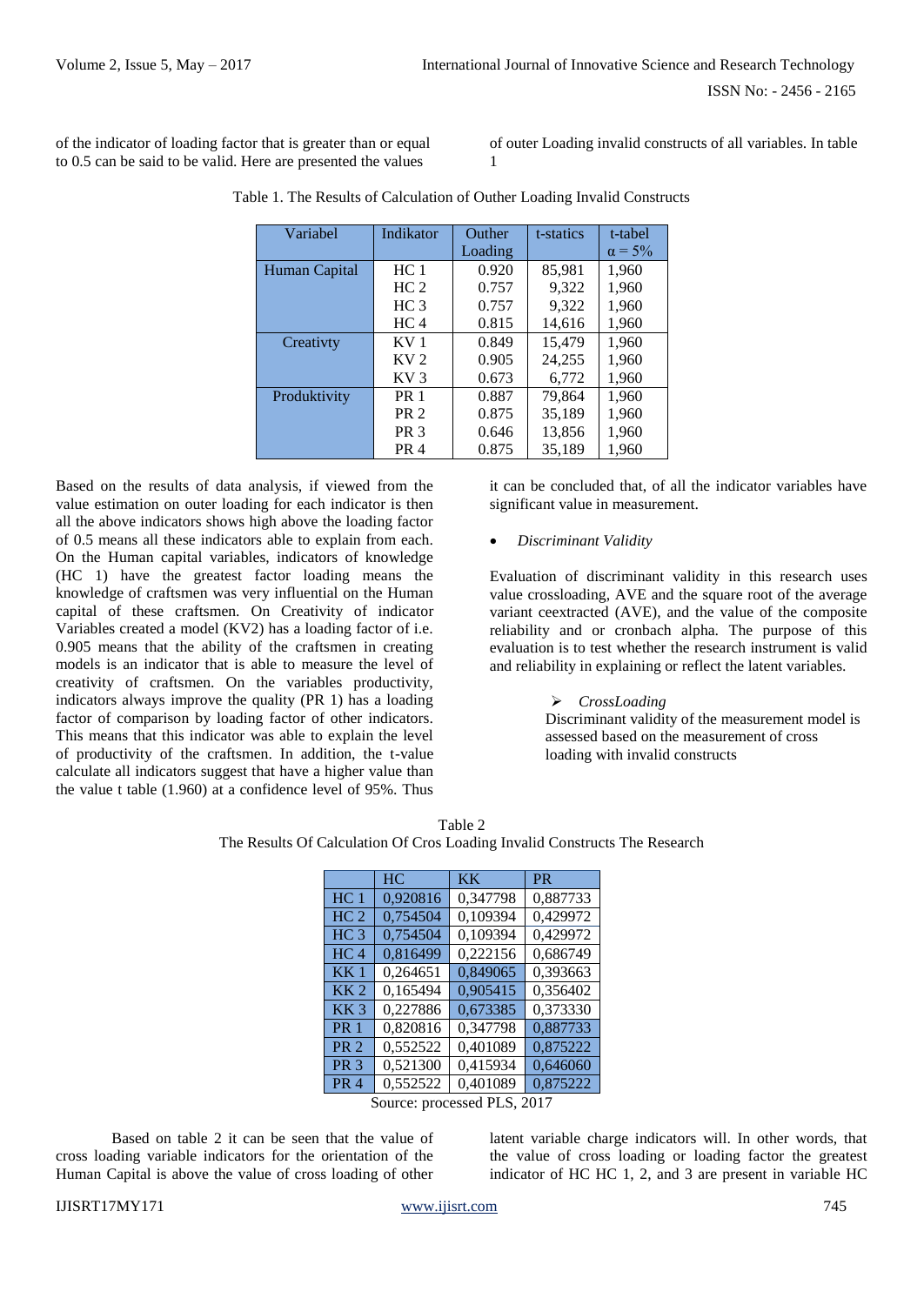ISSN No: - 2456 - 2165

Human Capial (HC). This suggests that the indicators i.e. knowledge, skills, ability, and talent able to explain variable Human Capital (HC) is better compared to other variables. Similarly the value of cross loading indukator for each Variable of Creativity i.e. change thought patterns, creating the models and solve the problem of being able to explain a variable of creativity (KV) is better compared to other variables. Any such Productivity variable with four cross loading charge indicators will mampumenjelaskan a variable productivity (PR) is better compared to other variables

 *The Average Variance Extracted (AVE) and the Square root of AVE (Root AVE)*

Average variant ceextracted (AVE) or root AVE used to measure reliability component latent variable "score. The value of the AVE AVE or root of the discriminant validity shows that 0.500 has been reached, i.e. the indicators used have been able to explain the variables that were formed than other variables.

|                 | HC                    | <b>KK</b> | <b>PR</b> |
|-----------------|-----------------------|-----------|-----------|
| HC <sub>1</sub> | 0,920816              | 0,347798  | 0,887733  |
| HC <sub>2</sub> | 0,754504              | 0,109394  | 0,429972  |
| HC <sub>3</sub> | 0,754504              | 0,109394  | 0,429972  |
| HC <sub>4</sub> | 0,816499              | 0,222156  | 0,686749  |
| KK <sub>1</sub> | 0,264651              | 0,849065  | 0,393663  |
| KK <sub>2</sub> | 0,165494              | 0,905415  | 0,356402  |
| KK <sub>3</sub> | 0,227886              | 0,673385  | 0,373330  |
| <b>PR</b> 1     | 0,820816              | 0,347798  | 0,887733  |
| <b>PR 2</b>     | 0,552522              | 0,401089  | 0,875222  |
| PR <sub>3</sub> | 0,521300              | 0,415934  | 0,646060  |
| PR <sub>4</sub> | $0,55\overline{2522}$ | 0,401089  | 0,875222  |

| Table 3. The value of the root Variable AVE and Research |  |
|----------------------------------------------------------|--|
|----------------------------------------------------------|--|

Source: processed PLS, 2017

Based on table 2 it can be seen that the value of cross loading variable indicators for the orientation of the Human Capital is above the value of cross loading of other latent variable charge indicators will. In other words, that the value of cross loading or loading factor the greatest indicator of HC HC 1, 2, and 3 are present in variable HC Human Capital (HC). This suggests that the indicators i.e. knowledge, skills, ability, and talent able to explain variable Human Capital (HC) is better compared to other variables. Similarly the value of cross loading indicator for each Variable of Creativity i.e. change thought patterns, creating the models and solve the problem of being able to explain a variable of creativity (KV) is better compared to other variables. Any such Productivity variable with four cross

loading charge indicators will able to explain a variable productivity (PR) is better compared to other variables

The test results in table 3 show that the value of the square root of the average variance extracted (root AVE) all variables that are designed in this study is larger compared to the value of the AVE, so that instruments of each variable is said to be valid diskriminant.

## *Reliability and Cronbach Alpha Compositing*

Composite reliability and cronbach alpha was used to test the value of reliability or reliability between indicators of invalid constructs that shape it. The value of the composite reliability and cronbachalpha is said to be good, if it worth above 0.60

Table 4. The value of the variable cronbachalpha and reliability of composite research

| Variabel           | Composite Reliability Cronbachs Alpha |          |
|--------------------|---------------------------------------|----------|
| Human Capital (HC) | 0,886679                              | 0,844085 |
| Kreativitas (KV)   | 0,854231                              | 0,737002 |
| Produktivitas (PR) | 0,895216                              | 0,841392 |

Based on table 4 can be seen that the value of the composite reliability on Human Capital variables (X) by 0.886679, the variable of creativity (Y1) of 0.854231, variable productivity (Y2) amounting to 0.895216, everything is worth more than the value of the limit 0.600. It can be interpreted that the latent variables used have a composite reliability is good. Cronbach alpha value of all

variables is also greater than 0.600 so it can be said that the latent variables have a high reliability.

#### *B. Testing Goodness of Fit (Inner models)*

In this research, the structural model is evaluated by observing the R-square (R2) and Q2 (predictive relevance model). Q2 (predictive relevance model) that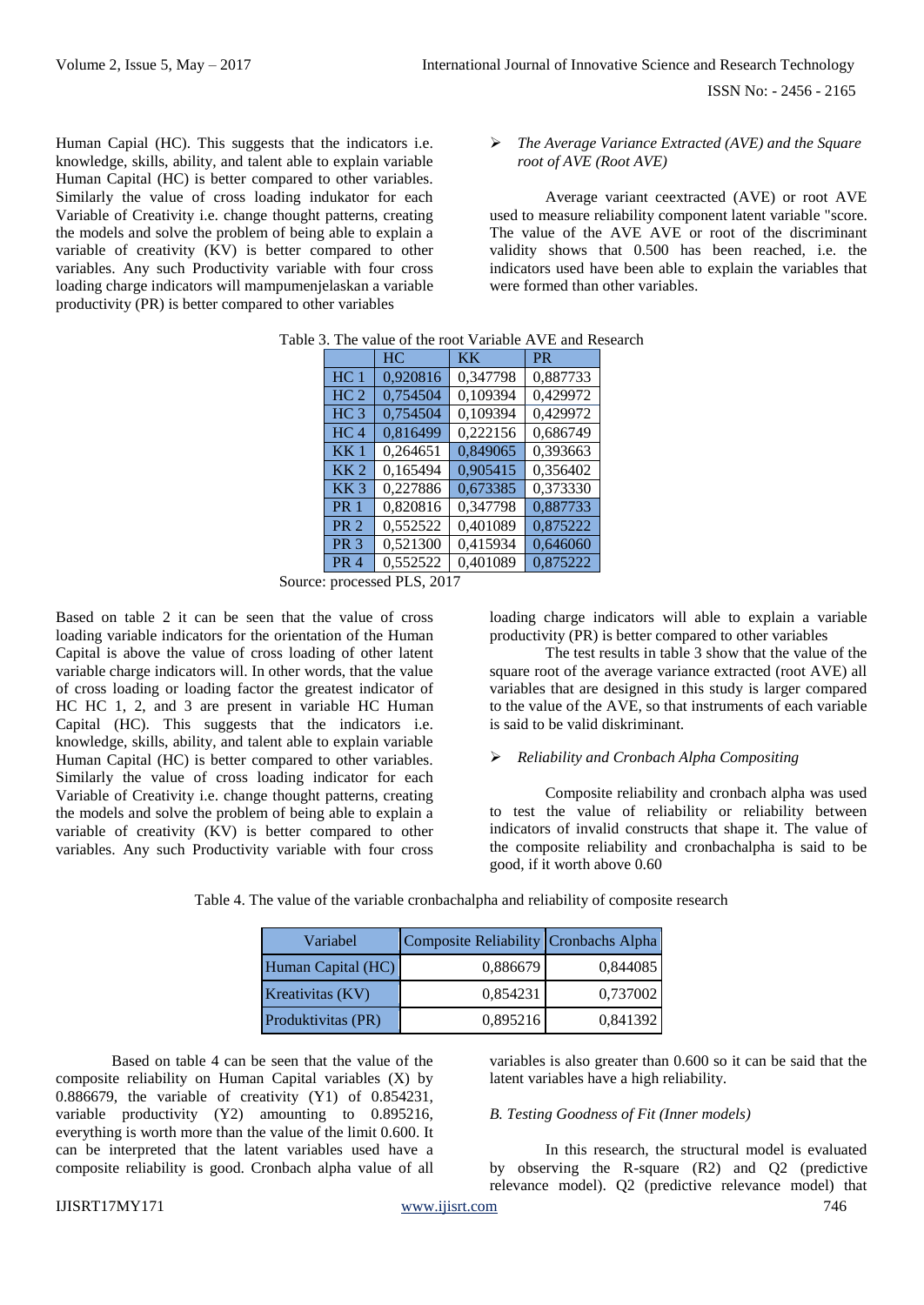measures how well the observation values produced by the model. Q2 based on coefficient of determination (R2) of the endogenous variable throughout. Quantity Q2 has a value with a range of 0 to 1,  $Q2 \ll$  getting closer to a value of 1 means the better the model. Following the results of the calculation of the goodness of fit coefficients or determination (R2) of the endogenous variables are presented in the third Tabel5.

Based on the results of the calculation of the nilaiQ2 above shows that the value of sebesar0 relevance,734 predictive. It can mean that the accuracy or appropriateness of the research model can explain the diversity of Human capital variables, creativity, to productivity sebesar73.4%.

Sisanya26 .6% explained by other variable which is not found in the research model.

*C. Structural Model Test Coefficient Line direct influence and the influence of Indirect*

*Direct Influence Testing*

Direct influence of test results between research variables other than indicated by the path coefficients and tstatistics, can also be seen in the diagram on the line the following table 6.

| <b>Variabel</b><br><b>Eksogen</b> | <b>Variabel</b><br><b>Endogen</b> | Koefisien<br><b>Jalur</b> | t-statistics<br>$t_{kritis}=1,960$ | Ket.              |
|-----------------------------------|-----------------------------------|---------------------------|------------------------------------|-------------------|
| Human Capital                     | Kreativitas                       |                           |                                    |                   |
|                                   |                                   | 0.276                     | 3,996                              | <b>Signifikan</b> |
| Human Capital                     | Produktivitas                     |                           |                                    |                   |
|                                   |                                   | 0.734                     | 21,014                             | Signifikan        |
| Kreativitas                       |                                   |                           |                                    |                   |
|                                   | Produktivitas                     | 0.263                     | 5,943                              | Signifikan        |

Table 6 . The results of Path Coefficients and hypothesis testing direct influence

*Source: processed PLS, 2017* 

Based on the results of the analysis as shown by table 6, it is seen that these three variables and all direct and significant effect

Figure 1 . Diagram of the path coefficients and hypothesis testing direct influence



Source: processed PLS, 2017

*Hypothesis testing of indirect Influence (Mediation)*

Testing the influence of indirect (mediation) aims to detect the position of the variable in the model of mediation. Testing was conducted to determine the nature of the mediation relation between variables as variables mediating perfect (complete mediation), mediation partially

(partial mediation) and not mediation variables. Indirect influence test results between research variables other than indicated by the path coefficients and t-statistics, can also be seen in the diagram of the line in Figure 2 below.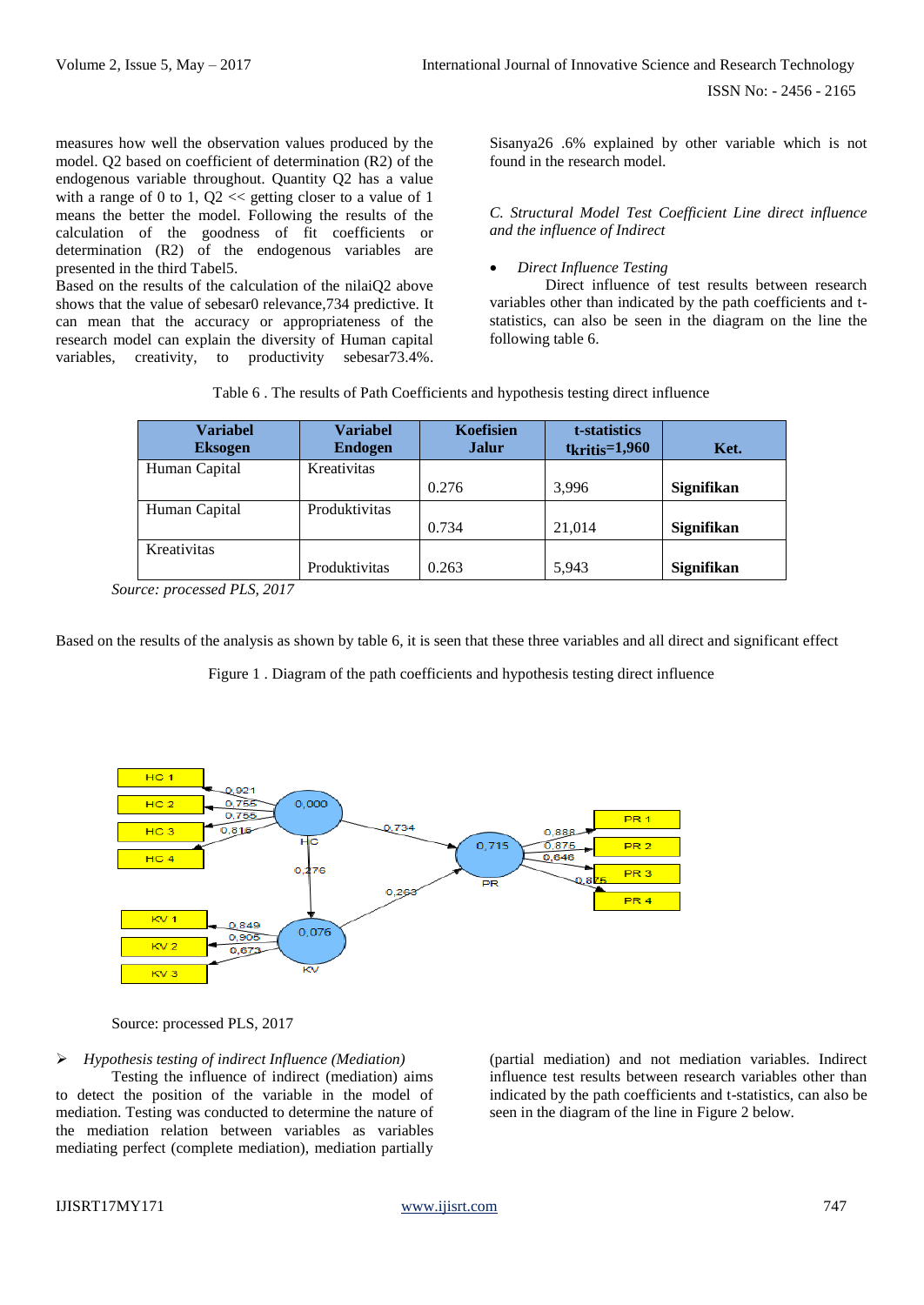

Figure 2 Image Line With Variable Coefficients Of Mediation

From Figure 2 it can be seen that the indirect influence of the human capital to productivity through creativity with the influence of coefficient of  $= 0.1389$  (0290 x 0479) at the level of significance of 0.05 (T calculate  $> 1.96$  table T). Visible in Figure 2 that an R-Square of the Productivity of that productivity can be interpreted 0.229 craftsmen can be described simultaneously by human capital variables and creativity of 22.9% were the rest of 77.1% explained by other variables outside of the researched.

#### *B. Discussion*

- *Testing direct influence*
- *The influence of Human Capital to productivity*

Human capital effect directly against the productivity of the craftsmen of 0734 21.014 table with t. The coefficients marked with lines that can be interpreted as positive relationships with human capital productivity craftsmen on this SME is unidirectional. This means that human capital variables with indicators of knowledge, skill, ability and talent can explain the high to the low productivity of the craftsmen. In other words, the higher human capital craftsmen then will be increasingly higher productivity a craftsman. The importance of Human Capital from the craftsmen on SMES because it produces the product is that it requires a special talent such as experience and ability of weaving that is not obtained from the education school but through the learning experience of the family environment. This is the type of SME SME of its existence have been around for decades so that the product is produced is the product is value history and culture. This is the cause why the craftsmen on this SME is the one person who has a skill, the skills they have acquired from a family who is also a craftsman. But the craftsmen are still requires the formal nature of education that touches such as entrepreneurial training, the training included in the meetings with the craftsmen-successful craftsmen, to opening an insight into their mindset and not just create a product is but also how can open up a better business opportunity again.

#### *The influence of creativity to productivity*

The influence of creativity to productivity 0263 with t count of 5,943. The is positive and marked lines mean that the relationship of creativity with productivity at this small industry are unidirectional. Creativity with variable indicator of the ability of changing the mindset, the ability

of creating a model, and the ability to solve problems may explain the high to the low productivity of the craftsmen. Direct influence of variable against creativity productivity only of 0263, smaller when compared to the influence of human capital to productivity, is caused because generally the craftsmen are still lacking in terms of information on how to be innovative and kreativ craftsmen, still shut down by environmental and business opportunities there and still lack of interest from the craftsmen to follow entrepreneurial training are usually conducted by the local government.

# *The influence of human capital to productivity through creativity*

From the results of the analysis over the influence of human capital to productivity through creativity of craftsmen with the t statistics 0.1389 7,078. These results prove that human capital effect significantly to the productivity of craftsmen through the mediation of creativity. The coefficients marked with lines that can be interpreted the US positive relationships with human capital productivity through creativity is unidirectional. When compared with the direct influence, the value of the indirect influences (0.1389) is much smaller when compared with the value of the direct influence (0734) between human capital to productivity. Seen here that the human capital of the craftsmen that include knowledge, skill, and talent is so abiluty affects the productivity of the craftsmen, they tend to require no creativity side so that the resulting products are monotone or less innovation. Human capital of the craftsmen of this purely from the family truly blessed upbringing and environment are hereditary u.s. craftsmen. To emphasize that market conditions and the business will follow the ever-changing demands of the times, so it is necessary to change the mindset of the craftsmen, that creativity is very important if you want it SMASH this remain and are sustainable.

#### **V. CONCLUSIONS AND SUGGESTIONS** *A. Conclusions*

Human capital effect directly against the productivity of the craftsmen of 0734 21,014 table with t. Direct influence between human capital to productivity is enormous because SME is indeed produce a product is that it requires a special talent such as the experience and capabilities of the weaving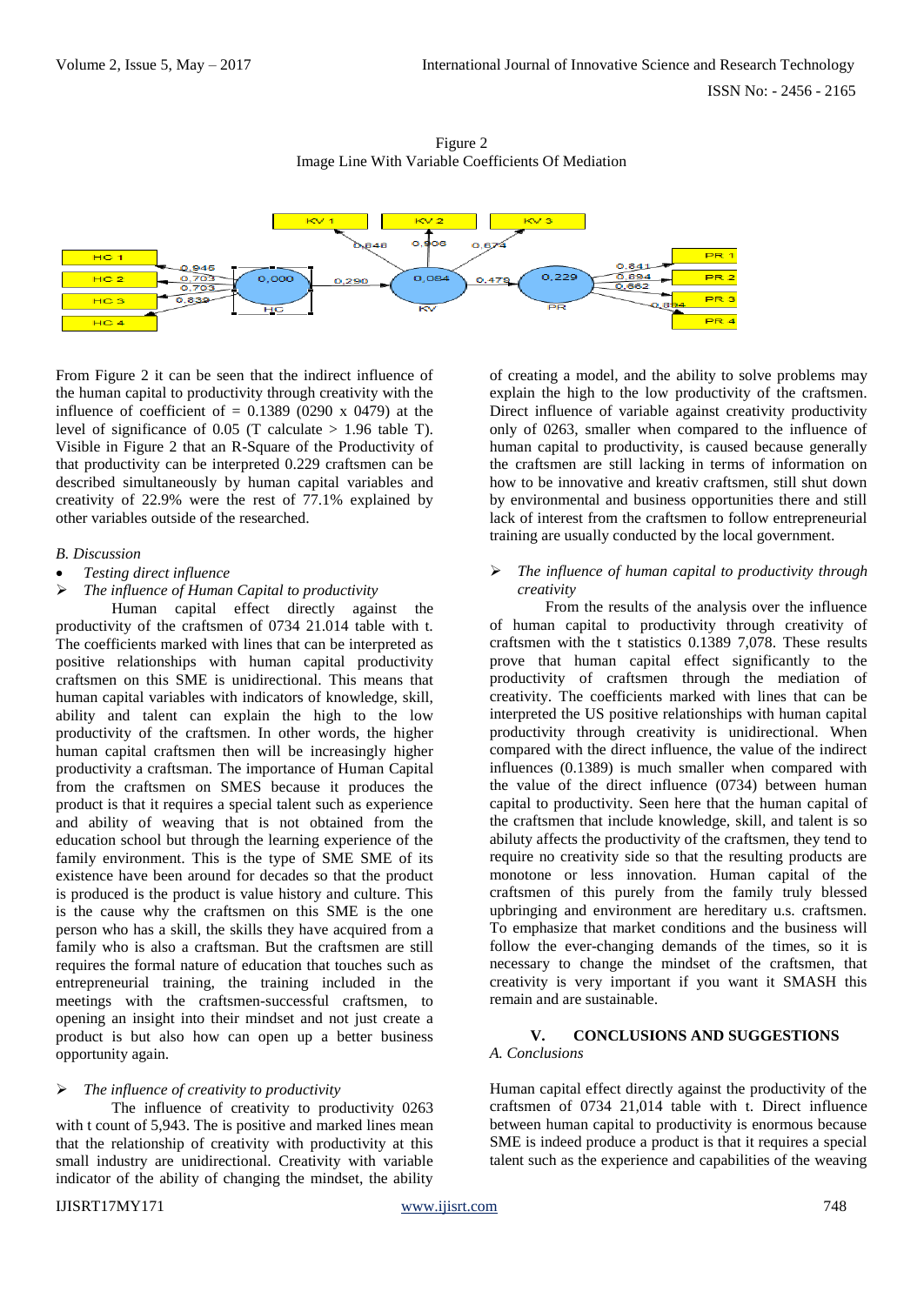ISSN No: - 2456 - 2165

that are not retrieved from the education school but through the learning experience of the family environment.

The influence of creativity to productivity 0.263 with t count of 5.943. Overall influence of creativity is difficult to be developed in enriching element of work on SME-based crafters of culture like this, but if a craftsman has gained the knowledge, skills, work attitudes, competence as well as talent, then it would make a crafters are increasingly able to work with high creativity.

The influence of human capital to productivity through creativity of craftsmen with the t statistics 0366 26,375. In the findings of the research, influence is caused due to less utilization of advances in technology that rapidly is not currently offset by the ability of human resources as a reliable craftsmen. This is understandable because the concept and practice of technology users is on the concept of technology handmade and the concept of productivity is more to the element value. So the productivity value to product quality rather than quantity of products produced.

# *B. Suggestions*

Craftsmen must dare to change his habits and mindsets which are the routine and monotony in order to further improve the elements of creativity at craft results investments. The elements of creativity becomes imperative in order to do crafts that highlight the uniqueness and characteristic areas can survive and have a high competitiveness and followed by the adaptive and innovative nature of the development of market information, applying technology and business management in the face of a more competitive trade in the future. In addition, they should also continue to improve the new motifs that market demand by both domestic and foreign tourists so that productivities can also be increased. This is in anticipation of the buyers who come from a variety of areas including Foreign Affairs seeking souvenirs for returning to his native region.

For policy makers, suggested local governments through a work unit (SKPD) area device according basic tasks and functions that deal with small and medium enterprises to be able to resolve the problem of low the creativity of craftsmen who have characteristics and the uniqueness of the area by creating a program and activities that can increase the dimensions of the human capital through non formal education, training, workshops to improve skills and competencies of a period or any fiscal year in accordance with the needs of the crafters , trying to boost creativity through coaching to crafters so motifs and designs of the resulting product is constantly evolving and being able to adjust the market demand.

# **Bibliography**

- [1]. Becker, Gary S. ;1962, Investment in human capital: A theoretical analysis. Journal of Political Economy, 70 (Supplement), 9-49.
- [2]. Becker, Gary S. ;1975, A Theoretical and Empirical Analysis, with Special Reference to Education, Second Edition, NBER,<http://www.nber.org/books/beck75-1>
- [3]. Campbell (1986) ,Campbell, D. 1986. *MengembangkanKreativitas*. Yogyakarta: PenerbitKamisius. Chandra, J. 1994. *Kreativitas: Bagaimanamenanamkan, membangun, danmengembangkannya.* Yogyakarta: PenerbitKanisius.
- [4]. Chin, W. W. (1998). The partial least squares approach to structural equation modeling. In G. A. Marcoulides (Ed.), Modern methods for business research (pp. 295– 358). Mahwah, NJ: Lawrence Erlbaum.
- [5]. Denison, E.F.; 1962, Sources of Economic Growth in the U.S. and the Alternatives Before Us, Supplementary Paper No. 13, New York Committee for Economic Developmen.
- [6]. Dr.FridayO.Okpara, 2007, The Value Of Creativity And Innovation In Entrepreneurship, Journal Of Asia Enterpreneurship And Sustainability, Volume III, Issue 2[. http://www.asiaenterpreneurshipjournal.com.](http://www.asiaenterpreneurshipjournal.com/)
- [7]. Garavan, T. N., Morley, M., Gunnigle, P. & Collins, E. 2001.*Human capital accumulation: The role of human resource development.Journal of European IndustrialTraining*, 25 (2-4), pp. 48-68.
- [8]. Jens M.Ungerdan Andreas Rauch (2010, Jens M. Unger, Andreas Rauch.2010, *Human Capital and Enterpreneurial Success.* Journal Of Business Venturing 26. Germani.
- [9]. Martanda Margaret, 2009, The Role of Human Capital and Entrepreneurial Orientation on Radical Product Innovations in Small Scale Carpentry Workshops in Nairobi. Mayo, A. (2001). *The human value of the enterprise: Valuing people as assets –Monitoring, measuring, managing*. London: Nicholas Brealey Publishing.
- [10]. Munandar, A. S. 2009. PsikologiIndustridanOrganisasi. Jakarta :Universitas Indonesia.
- [11]. Niels BosmadanMirjam van Praag (2004, The Value of Human and Social Capital Investments for the Business Performance of Startups, small Businees Economics, Volume 23, Issue 3,pp 227-236. Springer Link[.http://www.africanplatform.org/sites/default/files/r](http://www.africanplatform.org/sites/default/files/resources/kenya_role_of%20human_capital_and_entrepreneurial_orientation_onproduct_innovations_in_%20carpentry_workshops.pdf) [esources/kenya\\_role\\_of](http://www.africanplatform.org/sites/default/files/resources/kenya_role_of%20human_capital_and_entrepreneurial_orientation_onproduct_innovations_in_%20carpentry_workshops.pdf)  human capital and entrepreneurial orientation onprod
- [uct\\_innovations\\_in\\_ carpentry\\_workshops](http://www.africanplatform.org/sites/default/files/resources/kenya_role_of%20human_capital_and_entrepreneurial_orientation_onproduct_innovations_in_%20carpentry_workshops.pdf)*.pdf.* [12]. sPayaman J. Simanjuntak (2000),ProduktivitasKerjaPengertiandanRuangLingkup
- nya, Prisma, Jakarta. [13]. Rahmawati, Yeni. 2010. *StrategiPengembanganKreativitasPadaAnakUsia Taman Kanak-Kanak.* Jakarta :KencanaPrenada Media Group